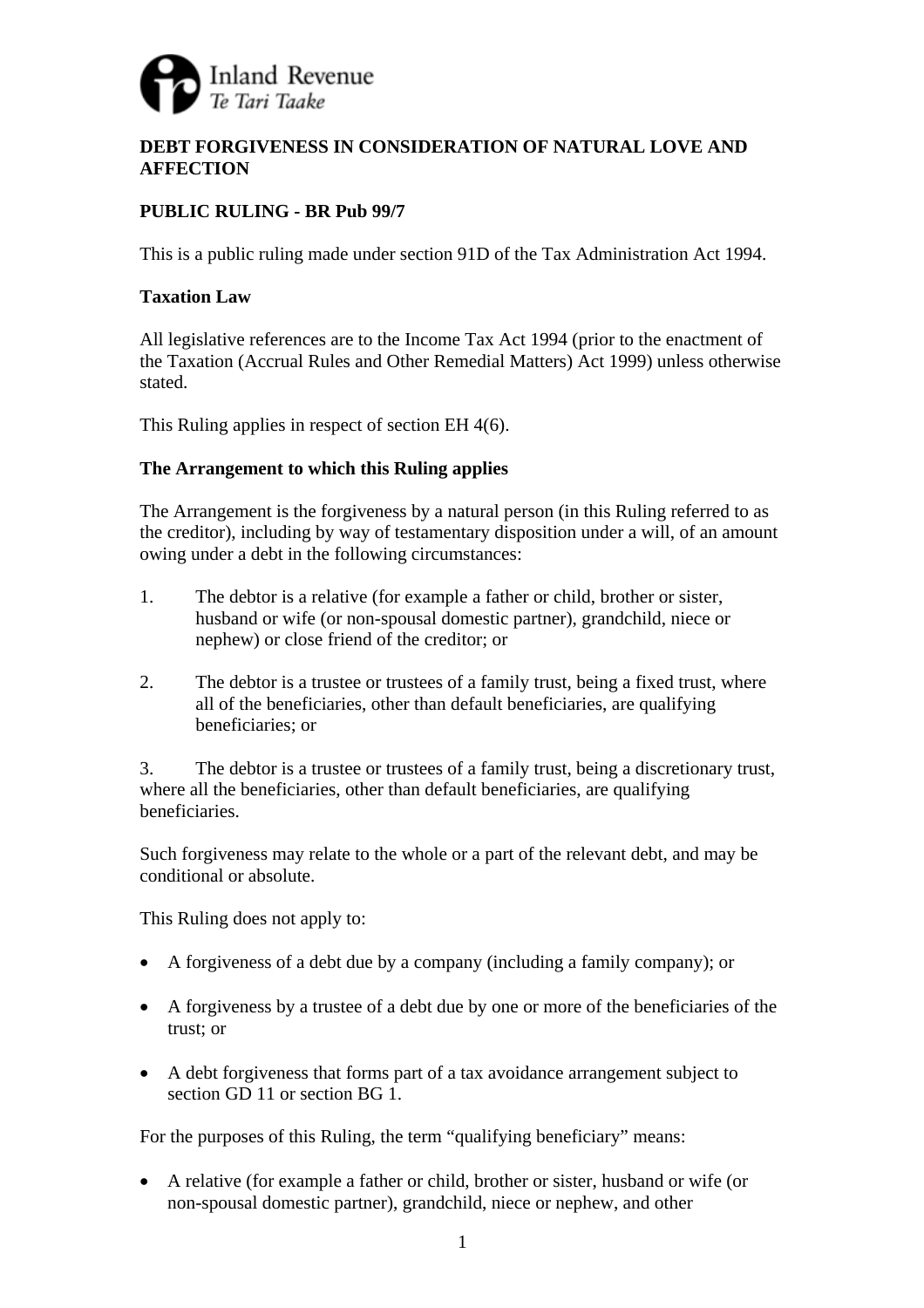

descendants or antecedents of the creditor, whether by blood, marriage, nonspousal domestic relationship, or adoption, and whether or not born during the creditor's lifetime), or close friend of the creditor; or

- A fixed trust where all the beneficiaries, other than default beneficiaries, are relatives or close friends of the creditor or are qualifying beneficiaries or a combination of these; or
- A discretionary trust where all the beneficiaries, other than default beneficiaries, are relatives or close friends of the creditor or are qualifying beneficiaries or a combination of these; or
- A superannuation scheme that is a trust established specifically by its deed to provide retirement benefits to qualifying beneficiaries only.

For the purposes of this Ruling, the term "default beneficiary" means:

• A person specified as a beneficiary for the sole purpose of their benefiting from the trust only in the event that all the qualifying beneficiaries pre-decease or no longer exist.

#### **How the Taxation Laws apply to the Arrangement**

The Taxation Laws apply to the Arrangement as follows:

• Amounts owing under debts forgiven in the circumstances outlined in the Arrangement are, in terms of section EH 4(6), deemed to be paid for the purposes of the qualified accruals rules, as referred to in section OZ 1(1).

#### **The period for which this Ruling applies**

This Ruling will apply for the period 1 April 1997 to 19 May 1999.

This Ruling is signed by me on the 23rd day of September 1999.

**Martin Smith**  General Manager (Adjudication and Rulings)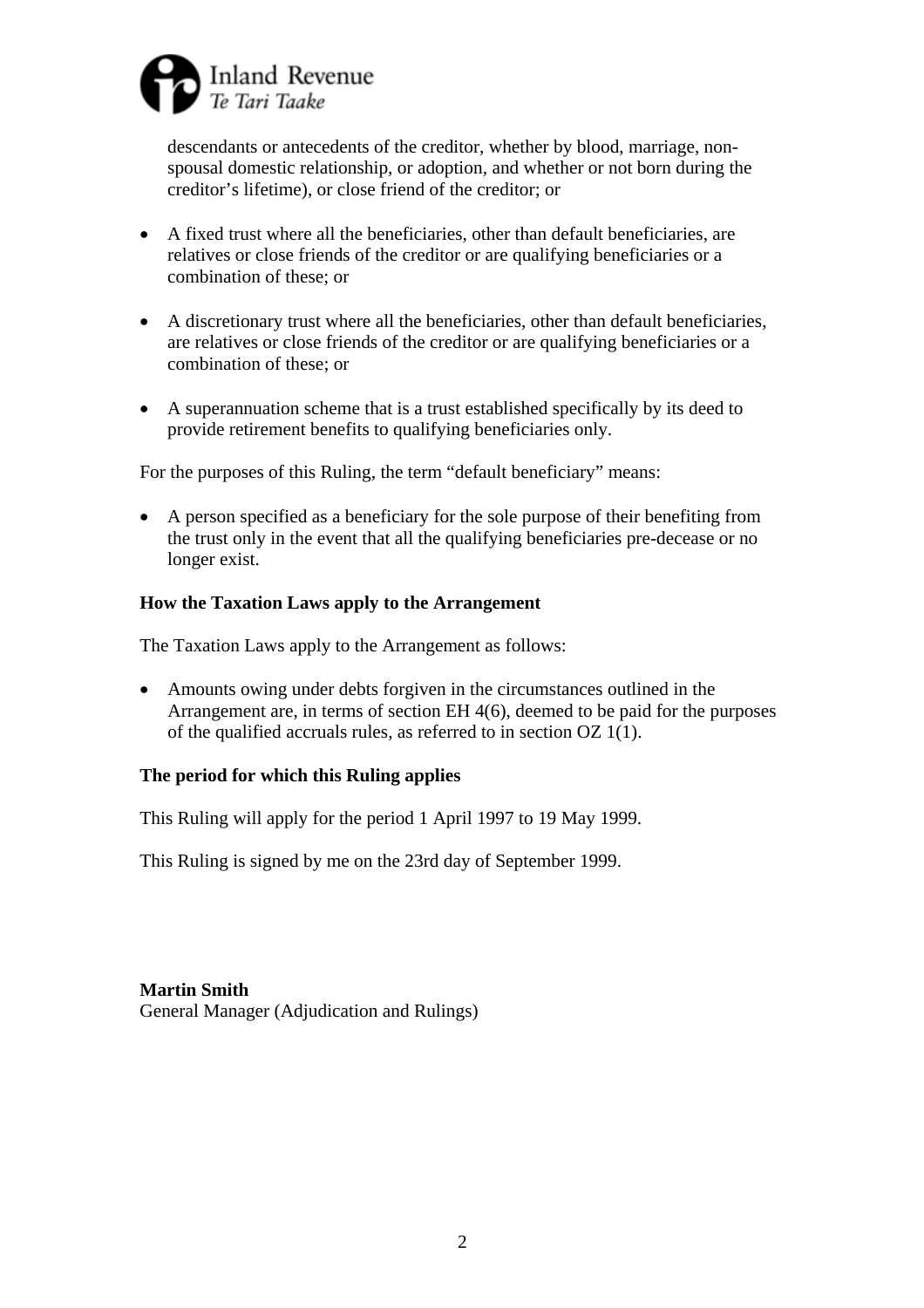

# **COMMENTARY ON PUBLIC RULING BR Pub 99/7**

This commentary is not a legally binding statement, but is intended to provide assistance in understanding and applying the conclusions reached in Public Ruling BR Pub 99/7 ("the Ruling").

The subject matter covered in the Ruling is also dealt with in Public Ruling BR Pub 96/4A (in TIB Volume Eight, No.10 (December 1996) at page 40 under the heading *Debt forgiveness in consideration of natural love and affection*).

This Ruling (BR Pub 99/7) does **not** replace BR Pub 96/4A, which applies from the 1997-98 year to 19 May 1999. This Ruling applies for the period 1 April 1997 to 19 May 1999. Under section 91DB(2) of the Tax Administration Act 1994, this permits taxpayers to rely upon either ruling during the period that both apply. The expiry date for both rulings is 19 May 1999 being the last day prior to the Taxation (Accrual Rules and Other Remedial Matters) Act 1999 having application. That Act provides for a new section EH 5 on debt forgiveness in consideration of natural love and affection.

### **Background**

The relevant provisions of the accruals rules are sections EH 1 to EH 10.

Base price adjustment calculations for financial arrangements are contained in section EH 4. The base price adjustment is effectively a "wash up" calculation of all income or expenditure under a financial arrangement upon the maturity, transfer, or remission of that arrangement.

Generally, under section EH 4, any principal, interest, or other amount payable on a financial arrangement that is "remitted" is gross income to the issuer. If the debt is remitted, the issuer is the debtor.

This is illustrated by the examples below.

### *Example 1*

Creditor lends Debtor \$50,000 repayable in two years with \$10,000 interest. However, in the second year of the loan Debtor is in financial difficulties. Creditor agrees to accept \$50,000 with no interest, in full and final settlement of Debtor's obligations. The \$10,000 interest is accordingly remitted in the second year. Debtor, however, claimed an income tax deduction for \$5,000 of the interest in the first year (on an accruals basis).

Assume Creditor is not a cash basis holder.

Debtor's base price adjustment in the second year effectively results in the recapture of her income tax deduction of \$5,000. She has derived gross income of \$5,000. Her gross income is calculated as follows: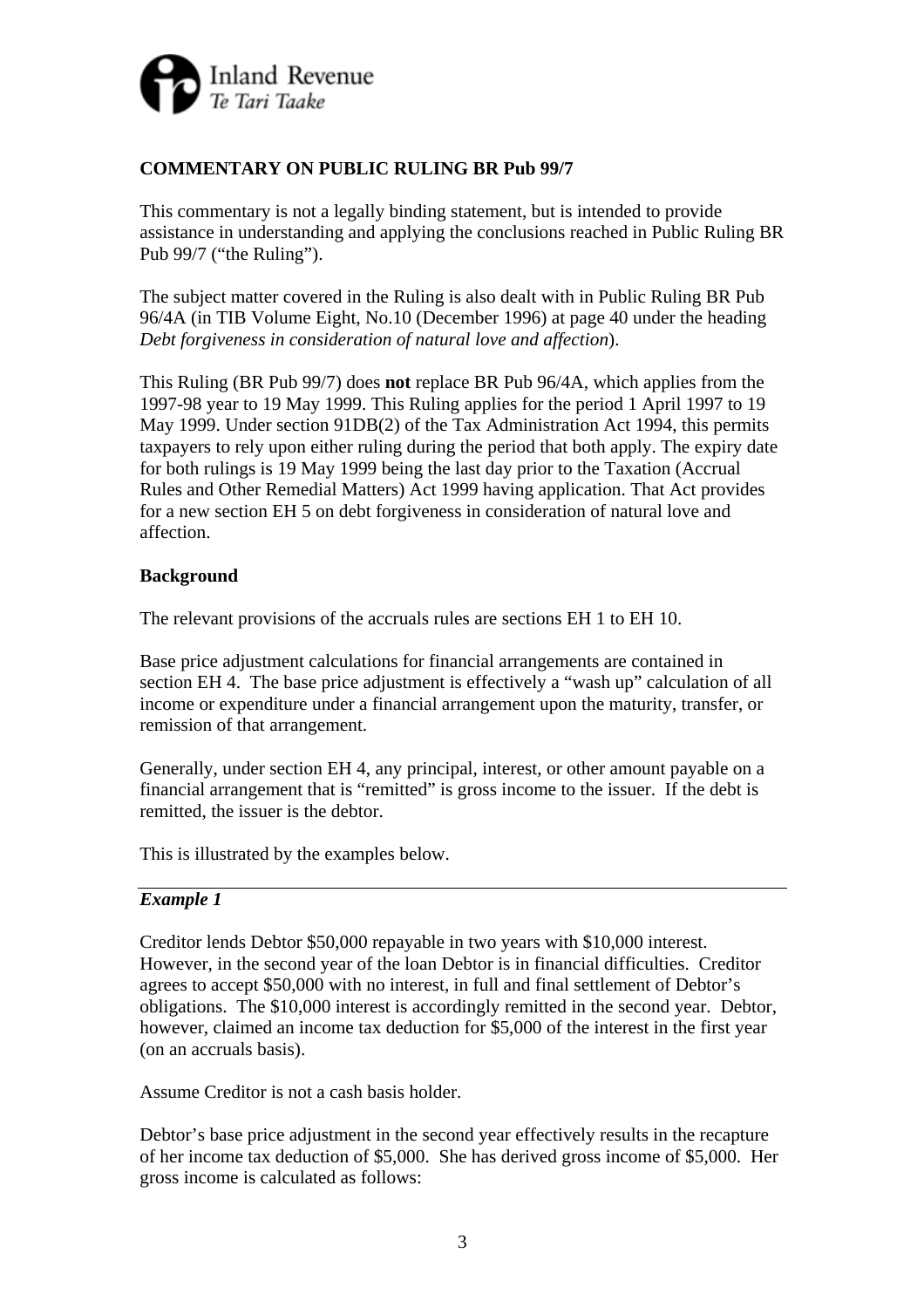

$$
a - (b + c)
$$
  
= \$50,000 - (\$50,000 + \$5,000)  
= - \$5,000 (income).

(A negative result is income for an issuer.)

For Creditor, the holder of the financial arrangement, a bad debt deduction for the \$5,000 forgiven would be available if the requirements of section EH 5(1) were satisfied prior to the remission.

### *Example 2*

Assume that Creditor made the loan under *Example 1* and that Debtor had claimed an income tax deduction of \$5,000 in the first year (on an accruals basis). Assume, however, that after the first year, Debtor's financial difficulties lead the parties to agree that only \$40,000 of principal and \$10,000 of interest would be repaid in the second year in full and final settlement. If the balance of the interest (\$5,000) were deductible by Debtor in the second year, she would have gross income of \$5,000 under the base price adjustment. This is because the deductible interest in that year would partly offset her taxable remission income of \$10,000. Debtor's base price adjustment would be:

> $a - (b + c)$  $=$  \$40,000 + \$10,000 - (\$50,000 + \$5,000)  $=$   $-$  \$5,000 (income).

Creditor could only claim a deduction for the remission under section EH 5(2) if she satisfied the requirements of that subsection prior to the remission. Creditor would only be entitled to a bad debt deduction if she carried on a business of holding or dealing in such financial arrangements and was not associated with Debtor.

### **Legislation**

Section EH 4(6) allows issuers relief from the taxation of remissions for certain intrafamily and private debts. It replaced, without material amendment, the former section 64F(7B) of the Income Tax Act 1976.

### *Section EH 4(6)*

Section EH  $4(6)$  states:

Where an amount owing under a debt (including any amount accrued and unpaid at the time of the forgiveness) is forgiven by a natural person in consideration of natural love and affection, the amount forgiven shall, for the purposes of the qualified accruals rules, be deemed to have been paid when the amount is forgiven.

# **Application of the Legislation**

### *Requirements of section EH 4(6)*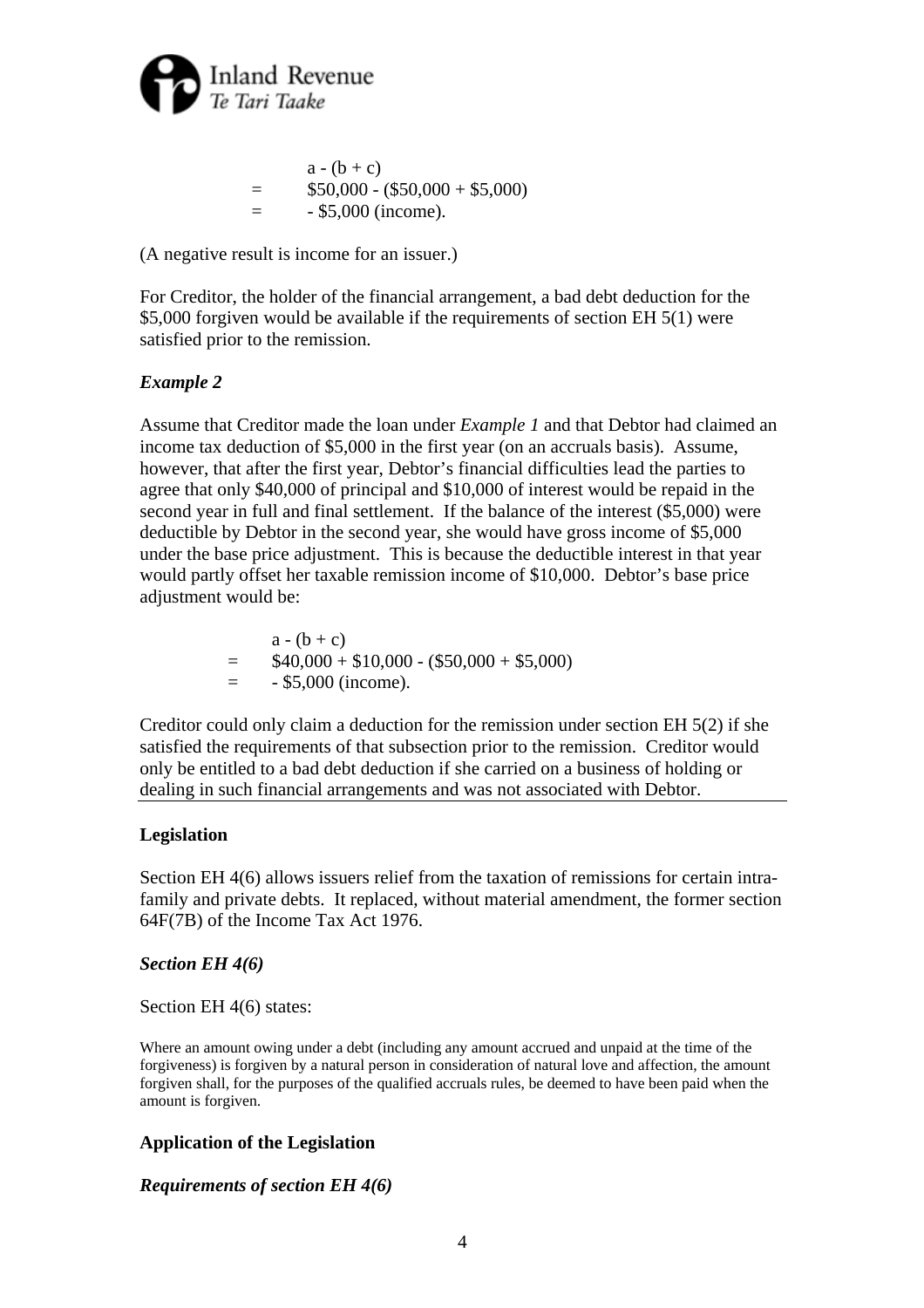

In summary, for section EH 4(6) to apply:

- There must be an amount owing.
- It must be owing under a debt.
- It may include any amount accrued and unpaid.
- It must be forgiven.
- It must be forgiven by a natural person.
- It must be forgiven in consideration of natural love and affection.

The following discusses some of the requirements of the subsection.

### *Debt*

Section EH 4(6) only applies when there is "an amount owing under a debt". It is not available for forgiveness of all types of "financial arrangement" that may be subject to the accruals rules. "Financial arrangement" as defined in section OB 1 is a very broad term. For example, it includes sell-back and buy-back arrangements, debt defeasances, and assignments of income. None of these is, in itself, a debt.

"Debt" is not defined in the Act. Accordingly, the expression is given its ordinary or common meaning. In legal terms a "debt" is understood to be a liquidated money demand or something recoverable in court by action for debt. A debt is a certain sum due from one person to another, either by record (e.g. court judgment) or in writing.

# *Forgiven*

An amount under a debt must be "forgiven" for section EH 4(6) to apply. The expression "forgiven" does not necessarily mean the same thing as "remitted" (as defined for accruals rules purposes in section EH  $4(9)(c)$ ). "Remitted" includes a wider range of events that are not necessarily forgiveness. These events could include when the issuer has been released from making payments by operation of statute (e.g. the Insolvency Act 1967) or lapse of time (e.g. become statute barred).

"Forgiven" is not defined in the Act. The expression must be given its ordinary or common meaning, i.e. the giving up of any claim to restitution or remedy for an obligation. That forgiveness must be a positive act by the creditor (holder) as opposed to a consequence of the operation of statute or the lapse of time.

Such forgiveness is normally evidenced by a deed or other document.

# *Partial forgiveness*

The Commissioner considers that section EH 4(6) can apply to a partial debt forgiveness. The subsection applies in broadly the same way as to a full debt forgiveness. It deems the amount forgiven to be paid for the purposes of the base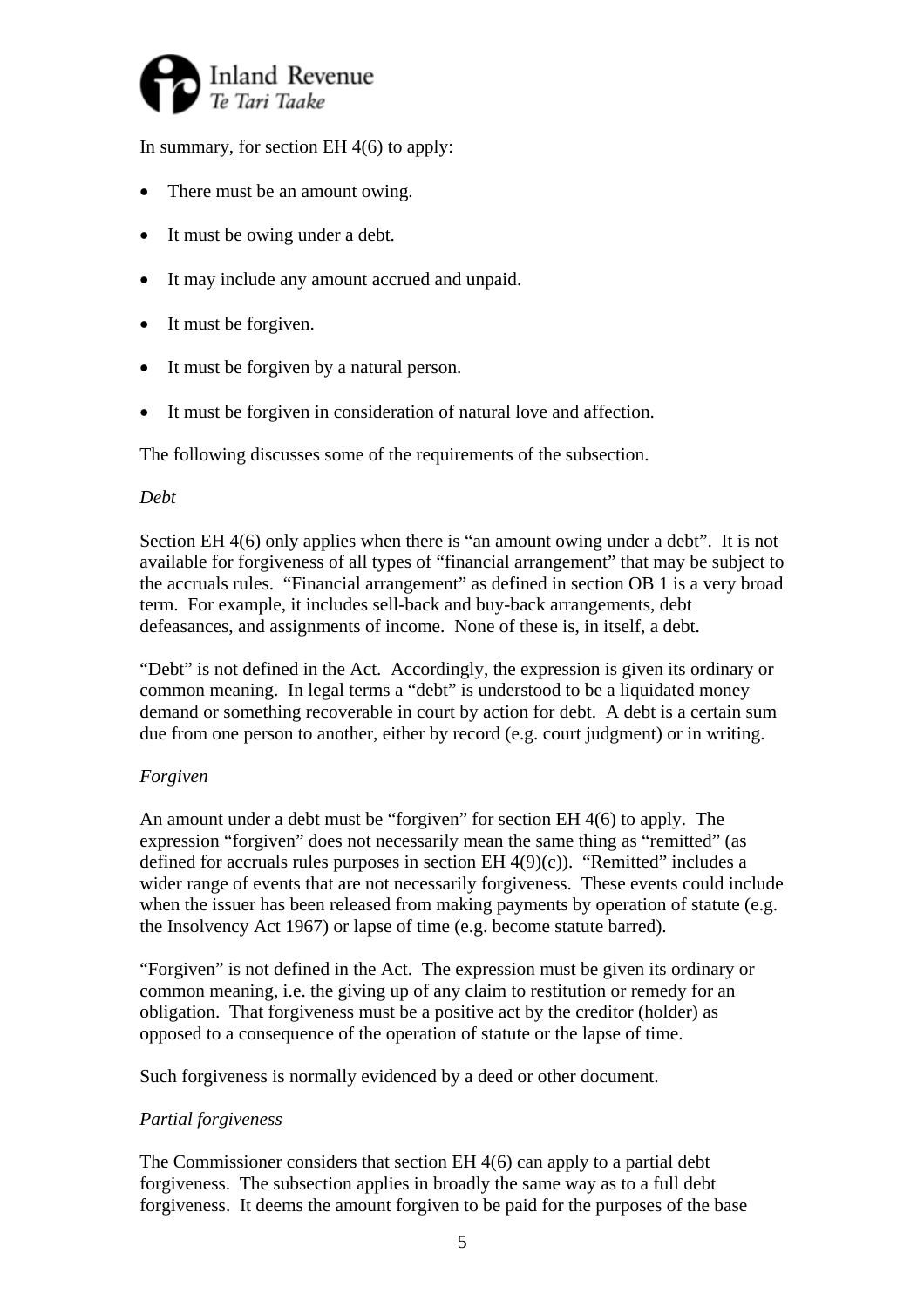

price adjustment calculation. However, a difference is that a partial debt remission does not trigger a base price adjustment, unless it accompanies maturity or transfer of the financial arrangement.

#### *Conditional forgiveness*

If a forgiveness is conditional, it does not occur until the conditions are fulfilled. Accordingly, the Commissioner considers that the amount conditionally forgiven is not deemed paid under section EH 4(6) until the conditions are fulfilled.

#### *Natural person*

The person forgiving the debt (the creditor or holder) must be a "natural person". The expression "natural person" is a legal term whose meaning is not altered by the Act. It is a human being as opposed to an artificial person (such as a company): *Pharmaceutical Society v London & Provincial Supply Assn.* (1880) 5 A.C. 857, 869- 870.

This commentary sets out the Commissioner's interpretation of "natural person" for deceased persons and for trusts settled by natural persons.

#### *In consideration of natural love and affection*

This requirement of the subsection confines it to family and other private transactions. It does not apply to business or commercial arrangements.

The phrase "in consideration of natural love and affection" is another legal concept. It is not further defined in the Act. It is used to describe an action by a person where the motive is induced not by a promise of something in return but by the natural love and affection the person has for another. An action undertaken in consideration of natural love and affection does not entice reciprocation, i.e. there is nothing in return expected from the debtor. Natural love and affection is generally considered to subsist between relatives, such as father and child, brother and sister, husband and wife (or non-spousal domestic partners), uncle and nephew, grandmother and grandchild, great-grandfather and great-grandchild and other descendants or antecedents of the creditor, whether by blood, marriage, non-spousal domestic relationship, or adoption – whether or not born during the creditor's lifetime.

Except as discussed below in relation to trusts, the Commissioner considers that section EH 4(6) requires that the natural love and affection exist between the creditor and the debtor.

The Commissioner considers that in some cases it would be possible for natural love and affection to be present outside the family. For example, it could be present between close friends (although not ordinary acquaintances or colleagues). In testing the state of mind of a creditor in establishing the presence of natural love and affection, the Commissioner may look at a number of factors, such as express statements made, past distributions, existing relationships, and future intentions. However, this is by no means a complete list of the factors the Commissioner can take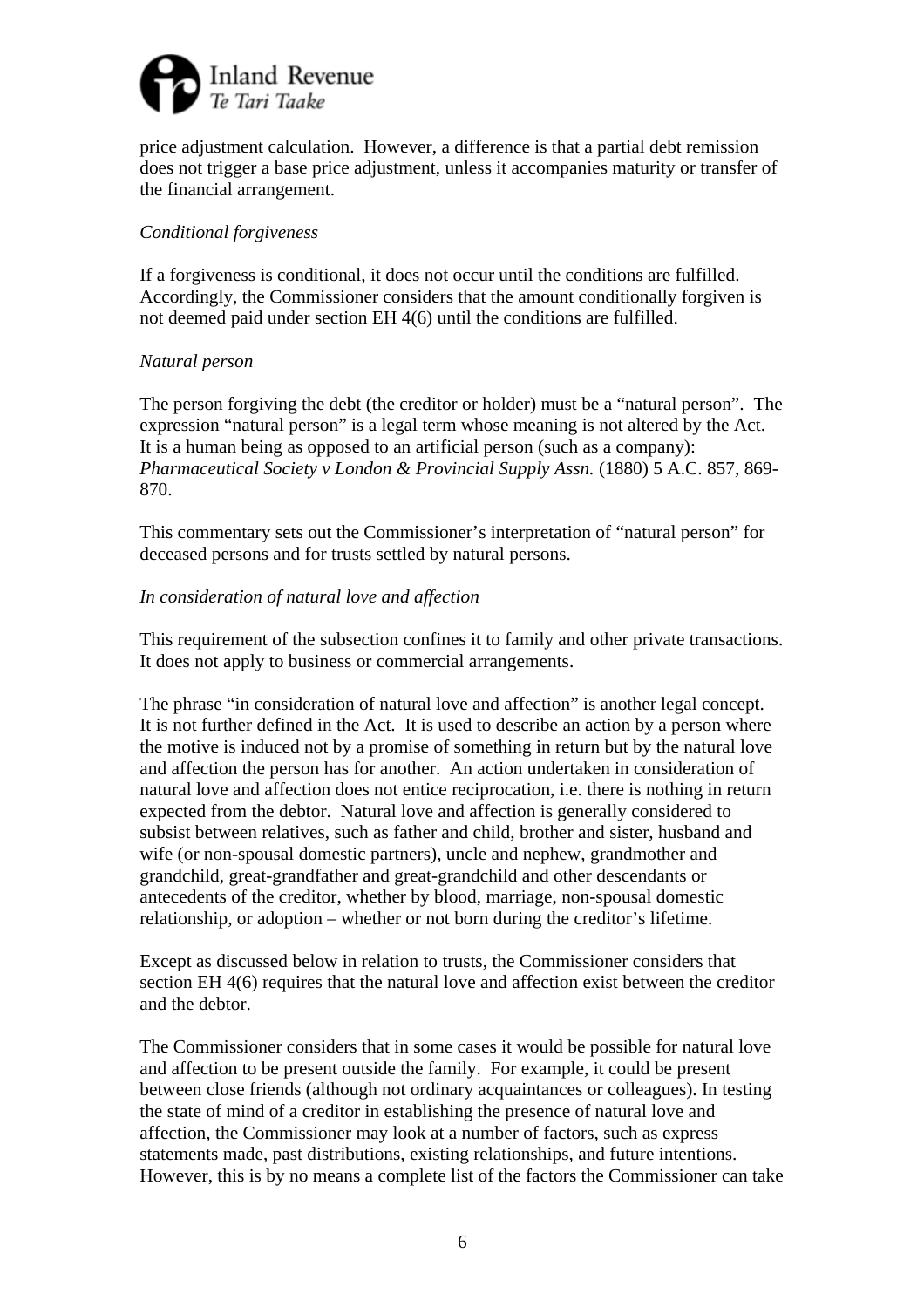

into account in determining whether the creditor has natural love and affection for the debtor.

Inland Revenue does not propose to publish detailed rules or guidelines on the degree of relationship necessary to establish natural love and affection. This question can only be considered on a case by case basis.

## *Debt is deemed paid*

If the requirements of section  $EH$  4(6) are satisfied, the amount of the debt forgiven is deemed paid; including any amount accrued and unpaid on the debt. This consequence is deemed for all purposes within the qualified accruals rules.

The main provisions when this deemed payment is relevant are sections EH 4 (base price adjustment) and EH 5 (bad debts). Broadly, the effect for the issuer or debtor is that no taxable remission arises on a base price adjustment. For the holder or creditor, no bad debt deduction is available under section EH 5 because the amount forgiven is deemed paid. Also, any interest or accruals income forgiven is taxable to the holder, for the same reason.

### *Example 3*

Assume that the forgiveness is as in *Example 1,* but that Creditor and Debtor are closely related (sisters) and that the requirements of section EH 4(6) are met.

Debtor has claimed a \$5,000 interest deduction in the first year. In the second year, rather than \$5,000 of gross income as in *Example 1*, Debtor's base price adjustment would result in expenditure of \$5,000. This is the balance of the interest remitted that is deemed paid. Her calculation would be:

> $a - (b + c)$  $=$   $($50,000 + $10,000) - ($50,000 + $5,000)$  $=$  \$5,000 (expenditure).

(The amount deemed paid, \$10,000, is added into item 'a'.)

Creditor is required over the two years to return the \$10,000 of interest remitted as gross income under the accruals rules. No bad debt deduction is available for the remission as it is deemed paid.

### *Example 4*

Assume that the forgiveness is as in *Example 2*, but that Creditor and Debtor are closely related (sisters) and that the requirements of section EH 4(6) are met.

Rather than \$5,000 of gross income as in *Example 2*, Debtor's base price adjustment would result in expenditure of \$5,000, being the balance of the interest paid. The \$10,000 of debt remitted is not taxable to Debtor, as Debtor is deemed to have paid it. Debtor's calculation would be: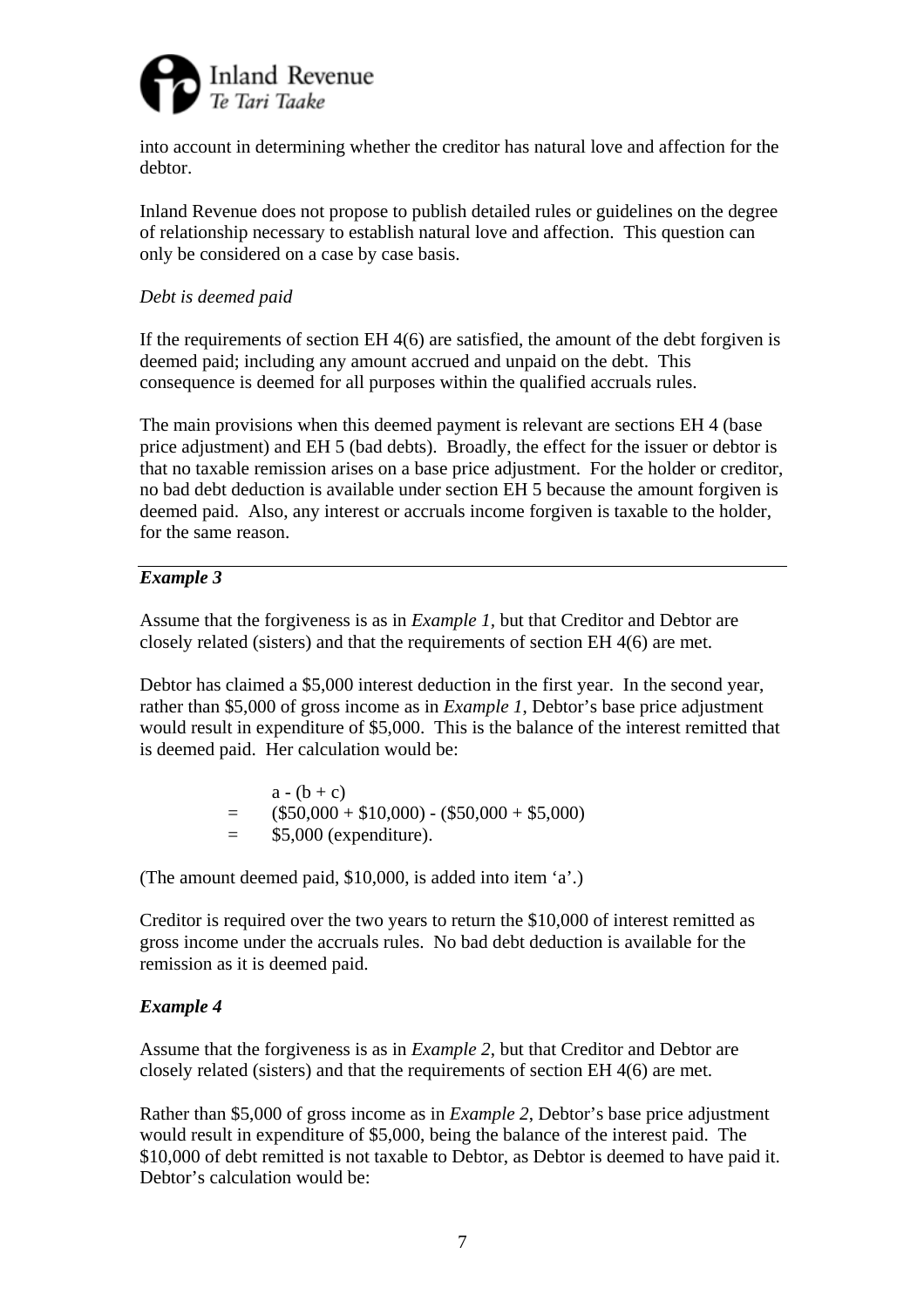

 $a - (b + c)$  $=$  (\$50,000 + \$10,000) - (\$50,000 + \$5,000)  $=$  \$5,000 (expenditure).

Creditor is assessed on the \$10,000 interest received. She is not entitled to a bad debt deduction for the remission as it is deemed paid.

## **Testamentary dispositions and trusts**

## *Testamentary dispositions*

The question has arisen as to whether a deceased taxpayer can be a "natural person" for section EH 4(6) purposes. For example, can section EH 4(6) apply to a debt forgiveness by will when the other requirements of that provision are present?

The Commissioner considers that the deceased can be a "natural person" and that section EH 4(6) can apply. This is because, under section 24 of the Wills Act 1837 (UK), in relation to the property of the deceased, a will speaks and takes effect from the time immediately prior to the deceased's death. (The Wills Act 1837 (UK) has been incorporated into New Zealand law.)

Accordingly, the Commissioner considers that section EH 4(6) will apply to a testamentary debt when its requirements would have been satisfied immediately prior to the deceased's death.

### *Example 5*

Son owes Father a debt of \$10,000. Father dies, and his will provides for the debt to be forgiven. Section EH 4(6) applies and Son is deemed to have paid the debt to Father for accruals purposes.

### *Family fixed trusts*

The issue has also arisen as to whether the forgiveness of debt to a trust may satisfy section EH 4(6). The situation envisaged is when a trust settlor or creditor is a natural person. He or she has natural love and affection for the trust beneficiaries. The trust is a fixed trust (i.e. the trust deed sets out the share or interest that each beneficiary is to take) for beneficiaries. The trust owes the settlor or creditor a debt. The creditor forgives the debt to the trust.

The Commissioner considers that the subsection can apply, provided that all the requirements are satisfied. The Commissioner considers that it is necessary to "look through" the trust from the creditor to the beneficiaries in determining whether there is natural love and affection. The presence or absence of that state between the creditor and the trustee, in his or her private capacity, is irrelevant. Similarly, the presence or absence of that state between the trustee and the beneficiaries is irrelevant.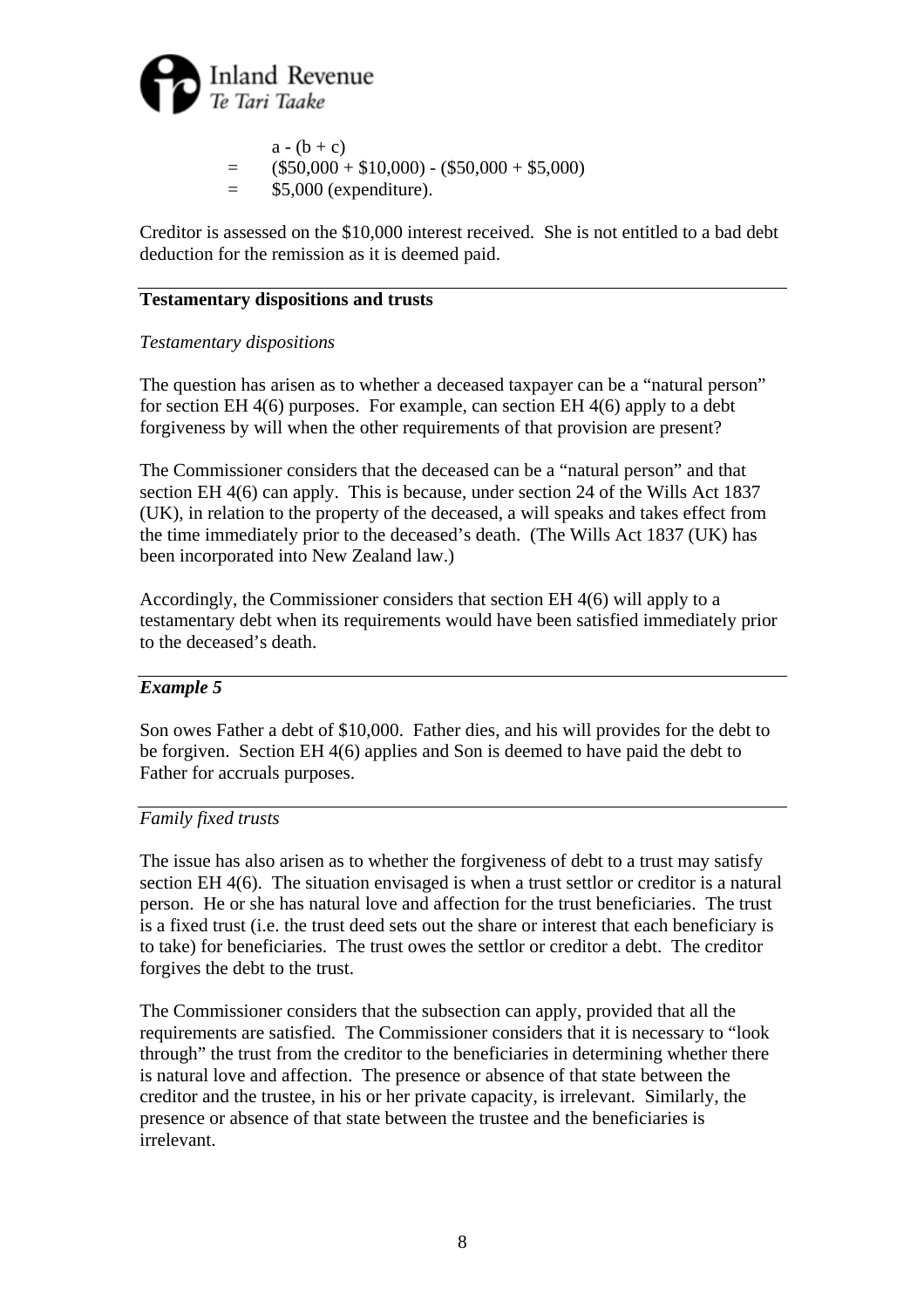

The state must exist, or have existed, between the natural person creditor and all of the trust's beneficiaries (subject to the comments below about certain default beneficiaries).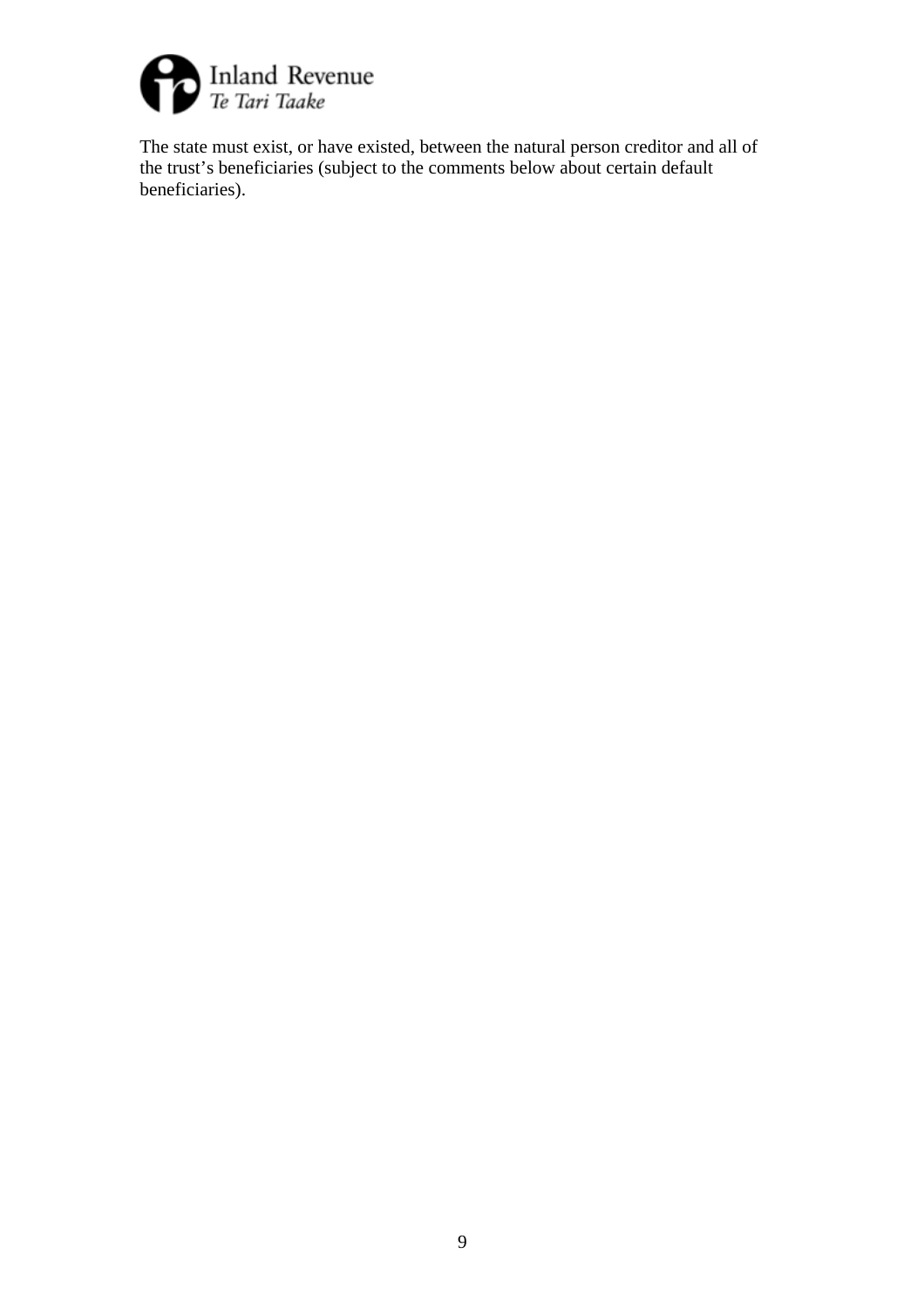

## *Family discretionary trusts*

The position is less clear for discretionary trusts when the class of beneficiaries includes persons for whom the settlor or other creditor has natural love and affection.

Some parties have argued that a creditor does not have to have natural love and affection for all the beneficiaries of a discretionary trust in order to satisfy the section. The section does not mention "all beneficiaries" but merely provides that there must be natural love and affection. However, in the Commissioner's view, it is implicit in the words of the section that the debt must be forgiven in consideration of natural love and affection towards all the beneficiaries. This is because the forgiveness, in a discretionary trust, could benefit any of the objects of the trust. If the trustee has power to allocate benefits to beneficiaries for whom a creditor could not have natural love and affection such as a company or a charity, this would seem to defeat the clear intention of the section.

The Commissioner considers that the subsection will apply in a family discretionary trust situation, provided that at the time the debt is forgiven all of the objects of the trust (subject to the comments below about default beneficiaries) are persons for whom the creditor has or would have had natural love and affection, i.e. qualifying beneficiaries. The fact that the terms of the trust may include a power to add objects or beneficiaries for whom a creditor could not have natural love and affection will not preclude the section from applying to a forgiveness of debt if that discretion has not been exercised.

### *Family trusts (fixed and discretionary) with default beneficiaries*

A related question is whether the subsection applies if a trust deed specifies default beneficiaries for whom the settlor does not have natural love and affection. For example, it is common for family trusts to have charities and similar bodies as default beneficiaries in the event that the qualifying beneficiaries pre-decease.

There needs to be a legal mechanism whereby the assets of the trust are definitely to be distributed at some point in time. The naming of default beneficiaries to receive trust property if the intended beneficiaries or objects are not alive when the distribution takes place is accepted by the Commissioner as not precluding the application of section EH 4(6), notwithstanding that such default beneficiaries may be persons for whom the creditor does not necessarily have natural love and affection. Therefore, non-qualifying beneficiaries, such as charities, can be default beneficiaries and the section will still apply in a situation of debt forgiveness.

### *Similarities between family companies and family trust arrangements*

The Commissioner has considered submissions that focus upon the similarities between family companies and family trust arrangements. However, there is clear legal distinction between these chosen vehicles, in that a company has separate legal personality from its shareholders. This was affirmed in the House of Lords case *Salomon v Salomon & Co Ltd* [1897] AC 22. Accordingly, any relationship between the creditor and the shareholders is regarded as being irrelevant in a forgiveness of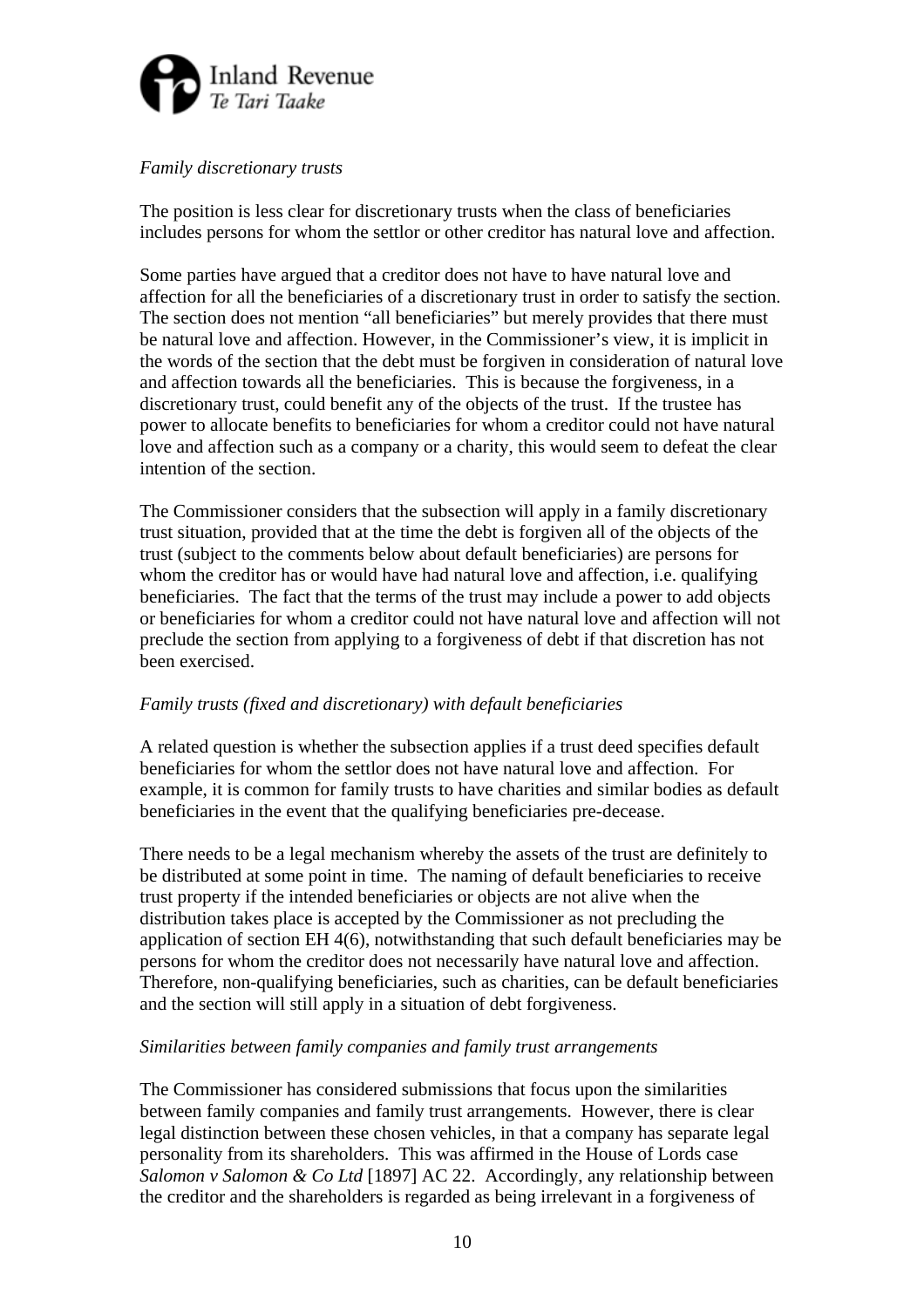

debt situation.

In contrast, a trust is a form of relationship in which one person (the trustee) holds property in his or her own ownership for the benefit of a second party (the beneficiary). The publication *Nevill's Law of Trusts, Wills and Administration in New Zealand* refers to Keeton and Sheridan's definition of a trust as:

the relationship which arises whenever a person called the trustee is compelled in equity to hold property, whether real or personal, and whether by legal or equitable title, for the benefit of some persons (of whom he may be one and who are termed beneficiaries) or for some object permitted by law, in such a way that the real benefit of the property accrues, not to the trustees, but to the beneficiaries or other objects of the trust. [See *The Law of Trusts,* 10th edition, at page 5.]

In *Garrow and Kelly's Law of Trusts and Trustees*, 5th Edition, 1982, a trust is defined as:

an equitable obligation under which a person having the control of property is bound to deal with that property either:

- (a) For the benefit of definite persons (of whom he may himself be one) and any one of whom may enforce the obligation; or
- (b) For some object or purpose permitted by law.

These definitions emphasise that trust property is vested in trustees who control it and manage it for the benefit of the beneficiaries or objects. A trust is the relationship between the trustee and beneficiaries, whereas a company is a separate legal entity from its shareholders.

A forgiveness to a company or other non-natural person is not in consideration of natural love and affection. A number of commentators share this view. For example, the Valabh Committee commented on this issue in its discussion paper issued in October 1991 on the *Operational Aspects of the Accruals Regime.* The Committee said, at page 37:

The Committee is not persuaded that the natural love and affection exemption should be extended to loans made to companies. Where a loan is forgiven, the relationship between lender and shareholders seems too remote to justify such an extension.

#### Further comment is provided in the publication *The New Zealand Accrual Regime – a practical guide* by Glazebrook and Oliver. The authors say, at page 169:

However, a person could not have natural love and affection for companies or other non-natural persons. It is certainly difficult to envisage that the forgiveness of debt owed by a company, whoever the shareholders are, could be in consideration of natural love and affection.

In the discussion document *Taxation of Financial Arrangements* issued in December 1997, the following comments were made in respect of the forgiveness of company debt obligations:

• Section EH 4(6) should not be extended to include forgiveness of debts owing by companies whose shareholders were persons for whom the creditor had natural love and affection.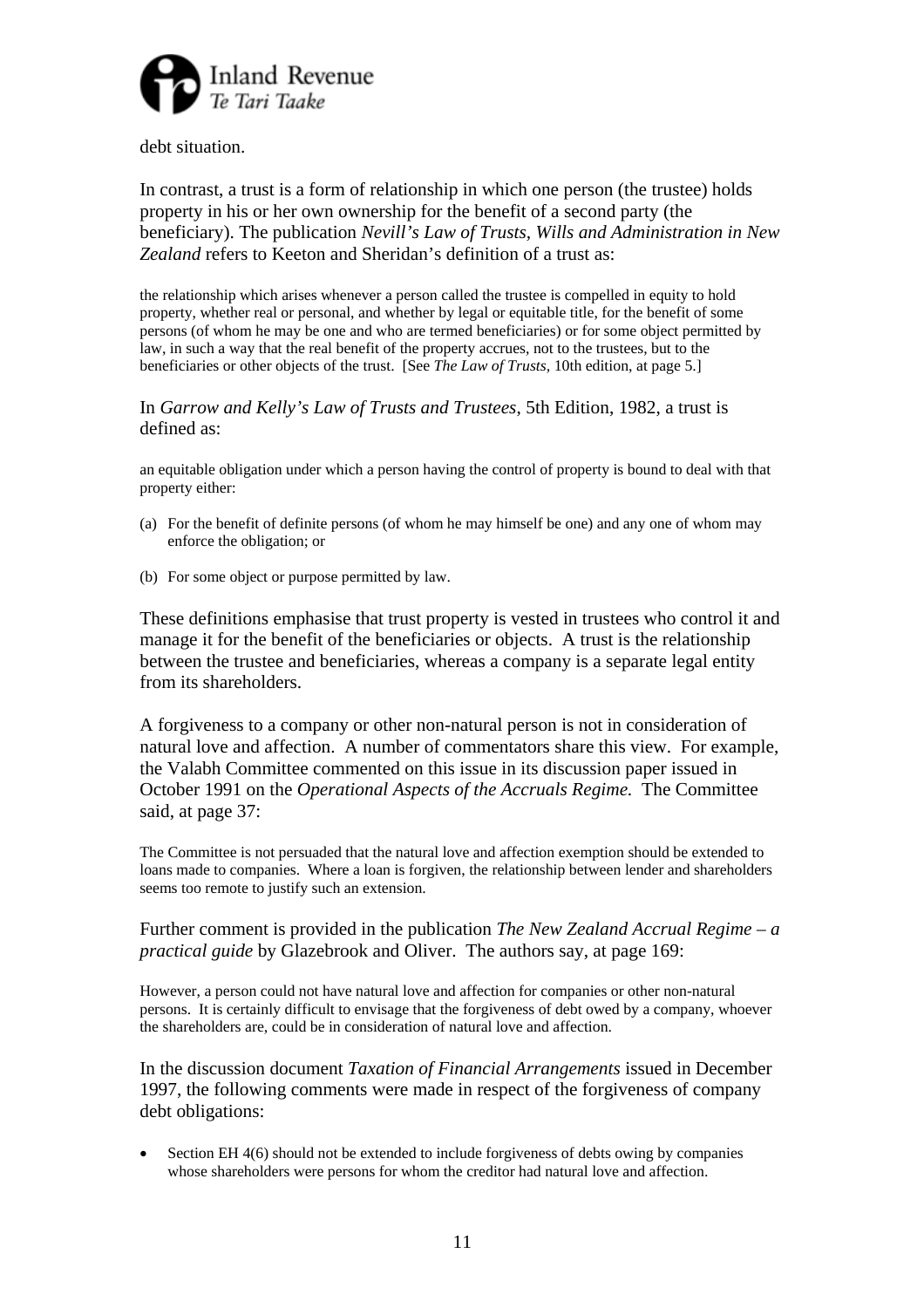

- A company has a separate legal identity from its shareholders. In contrast, a trust is a form of relationship in which one person (the trustee) holds property in his or her own ownership for the benefit of a second party (the beneficiary). The property is held according to terms that are dictated by the person who constituted the trust (the settlor). The function of trust law is to enforce the duties implicit in the trust relationship that exists between the trustee and the beneficiary and to provide remedies for a breach of those duties.
- A forgiveness of a debt owing by a trust will benefit the beneficiaries of that trust. However, there may be situations where a loan to a company that is subsequently remitted does not beneficially flow through to shareholders – for example, if a company is insolvent, or in loss.
- We note that the Valabh Committee, in its 1991 report, was also opposed to extending section EH 4(6) to cover forgiveness of debts owing by companies.

#### *Superannuation schemes as trust beneficiaries*

A superannuation scheme may be one of the beneficiaries of a trust. As long as the superannuation scheme is a trust established specifically by its deed to provide retirement benefits to persons for whom a creditor has natural love and affection, i.e., relatives or close friends, any debt forgiven by the creditor will be deemed to have been paid under section EH 4(6).

#### *Charities as beneficiaries*

*Section EH 4(6) will not apply when a charity is a beneficiary (other than a default beneficiary). Natural love and affection cannot be held for a charity. To interpret section EH 4(6) otherwise would be to ignore the plain words of the section. Charities are not set up for specified or named people but with particular purposes in mind, e.g. relief of poverty, whereas a family trust will have specified beneficiaries as objects. Also, Parliament's intention in enacting the legislation was to provide an exemption for family arrangements – not to deal in any way with the taxation treatment of charities.* 

\_\_\_\_\_\_\_\_\_\_\_\_\_\_\_\_\_\_\_\_\_\_\_\_\_\_\_\_\_\_\_\_\_\_\_\_\_\_\_\_\_\_\_\_\_\_\_\_\_\_\_\_\_\_\_\_\_\_\_\_\_\_\_\_\_\_\_\_\_

### *Example 6*

Mother has established a trust, with her children as beneficiaries as to one-third each. The default beneficiary, if the other beneficiaries pre-decease, is a charity for the promotion of musical education. Mother has sold her business assets to the trust for a debt owed back by the trust of \$100,000. Mother forgives the \$100,000 debt in consideration of natural love and affection for the beneficiaries. Section EH 4(6) applies and the trustee is deemed to have paid the debt for accruals purposes. Although natural love and affection cannot exist in respect of a charity, its presence in the trust as a default beneficiary does not prevent the subsection applying.

### *Example 7*

Prior to his death, the deceased established a family discretionary trust under which the only potential beneficiaries are his children. He lent money to the trust to pay for an overseas trip by his children. His will provided for the loans to be forgiven. Section EH 4(6) applies and the trustee is deemed to have paid the debt for accruals purposes.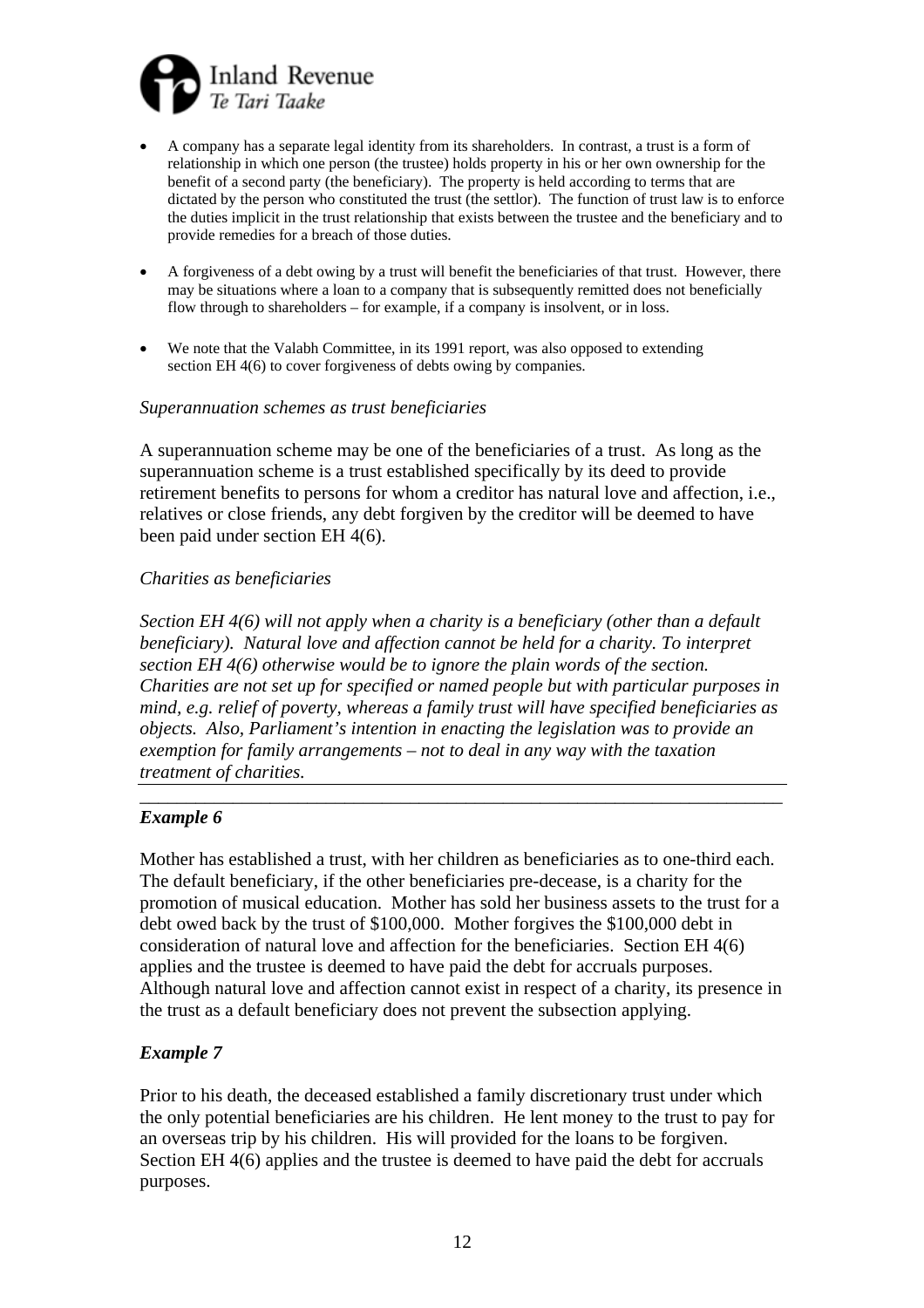

# *Example 8*

A discretionary trust is established whose beneficiaries are the settlor's children, other family members, and family superannuation schemes. As long as the superannuation schemes are trusts established specifically by their deeds to provide retirement benefits to family beneficiaries only, debts forgiven by the settlor to the trust will fall within the provisions of section EH 4(6) and the Ruling will apply.

# *Example 9*

A discretionary trust includes within its objects the children of the settlor, a family company, and a charity. Both the company and the charity receive regular payments from the trust, i.e. they are not default beneficiaries. The Ruling will not apply where debt is forgiven to such a trust. The presence of the company and the charity precludes section EH 4(6) from applying in a debt forgiveness situation. Natural love and affection cannot be extended to a company or a charity. The same position will apply if no distributions are made to the company or charity.

# *Example 10*

A trust may have as its beneficiaries family members and a discretionary family trust. Provided that the beneficiaries (apart from default beneficiaries) of the discretionary trust are family members or close friends, i.e. qualifying beneficiaries, the provisions of section EH 4(6) will apply and so too will the Ruling.

\_\_\_\_\_\_\_\_\_\_\_\_\_\_\_\_\_\_\_\_\_\_\_\_\_\_\_\_\_\_\_\_\_\_\_\_\_\_\_\_\_\_\_\_\_\_\_\_\_\_\_\_\_\_\_\_\_\_\_\_\_\_\_\_\_\_\_\_\_

# *Other situations that may arise*

Situations will arise that fall outside the examples described here. If taxpayers or their agents are uncertain as to whether the Ruling applies in particular circumstances, they should check with their local Inland Revenue office. If the Ruling does not apply to their arrangement, taxpayers can then ask their local Inland Revenue office for a non-binding opinion on the Commissioner's view of the law as it affects their arrangement. Alternatively, they can apply for a private binding ruling in respect of a particular arrangement.

# **Other situations where section EH 4(6) does not apply**

The Commissioner considers that section EH 4(6) is not applicable if:

• A trustee, acting in his or her capacity as trustee, forgives a debt owed by the trust beneficiaries, in their capacity as beneficiaries, irrespective of a trustee's natural love and affection for the beneficiaries. The trustee's natural love and affection arises in his or her personal capacity. It would be improper for the trustee to forgive a debt in consideration of his or her personal natural love and affection for the beneficiaries. The trustee could only forgive in accordance with his or her duties as trustee (as set out in the trust deed). In the statutory context of section EH 4(6), the Commissioner considers that a trustee acting in his or her capacity as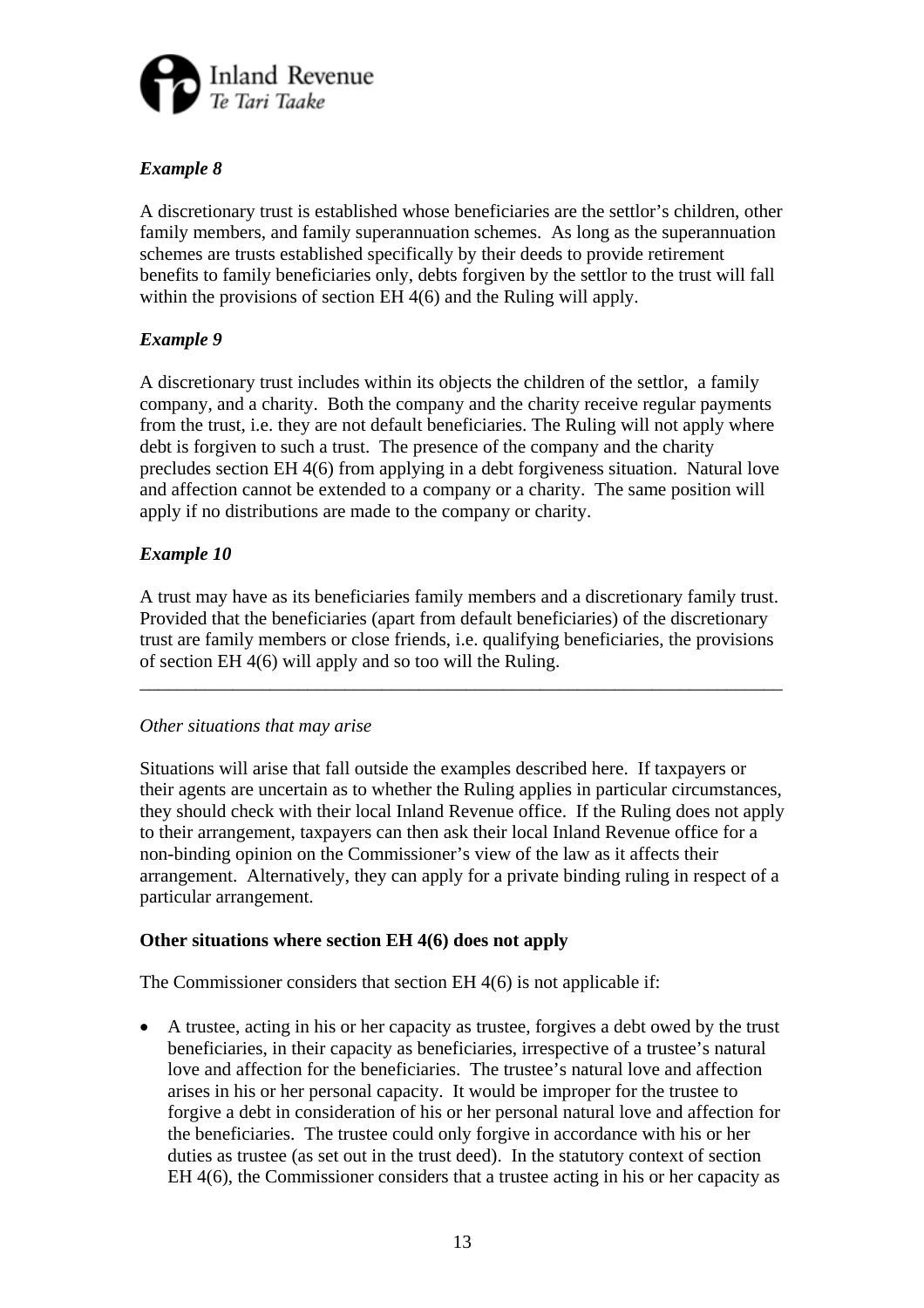

trustee is not a natural person. The settlor's natural love and affection for the beneficiaries would also be irrelevant as the forgiveness would be by the trustee.

• The debt forgiveness forms part of a tax avoidance arrangement in terms of a provision such as section GD 11 or BG 1. For example, an individual taxpayer owes a bank an amount under a debt which she cannot pay in full. The individual pays what she can, and the bank, in turn, transfers the balance of the debt to the taxpayer's spouse for nominal consideration. The spouse forgives the balance supposedly within section EH 4(6). In these circumstances the Commissioner might invoke an anti-avoidance provision such as section BG 1.

#### **Submissions received from practitioners and others**

We received many submissions in response to our initial draft of the ruling and we have adopted some of the suggestions made to us. We set out below how we have dealt with the main issues.

### *Power of resettlement*

We were asked whether a trust having the power of resettlement will prevent the section from applying.

If a trust has the power to resettle, this alone will not prevent the exemption provisions of section EH 4(6) from applying. Provided that a trust currently satisfies the criteria to achieve an exemption, where a resettlement is effected the resulting beneficiary make-up will govern whether a debt forgiven to the trust comes within the section. If the beneficiaries satisfy the criteria, the exemption will apply – the test is whether a debt is forgiven in consideration of natural love and affection. This test is not affected by the ability of a trust to resettle.

### *Power to nominate further beneficiaries*

Commentators suggested that the fact that a trust may have the power to add further beneficiaries to the trust for whom a creditor could not have natural love and affection should not prevent section EH 4(6) from applying to a forgiveness of debt. We agree with this view. Provided that at the time the debt is forgiven all the beneficiaries (apart from default beneficiaries) are persons for whom the creditor has natural love and affection, i.e. the ability to nominate further beneficiaries (other than qualifying or default beneficiaries) has not been exercised, section EH 4(6) will still apply. If, however, there is an intention (at the time of the debt forgiveness) to add such a nonqualifying beneficiary, the Commissioner reserves the right to consider the potential for invoking the anti-avoidance provisions of the Act if the circumstances support this.

### *Degree of relationship*

Commentators stated that reference in the ruling to "near relatives" and "close friends" was too narrow an interpretation of the objects of a person's natural love and affection. We agree with this view. The use of the term "near relatives" and the examples given, left unclear the degree of family relationship to which the section